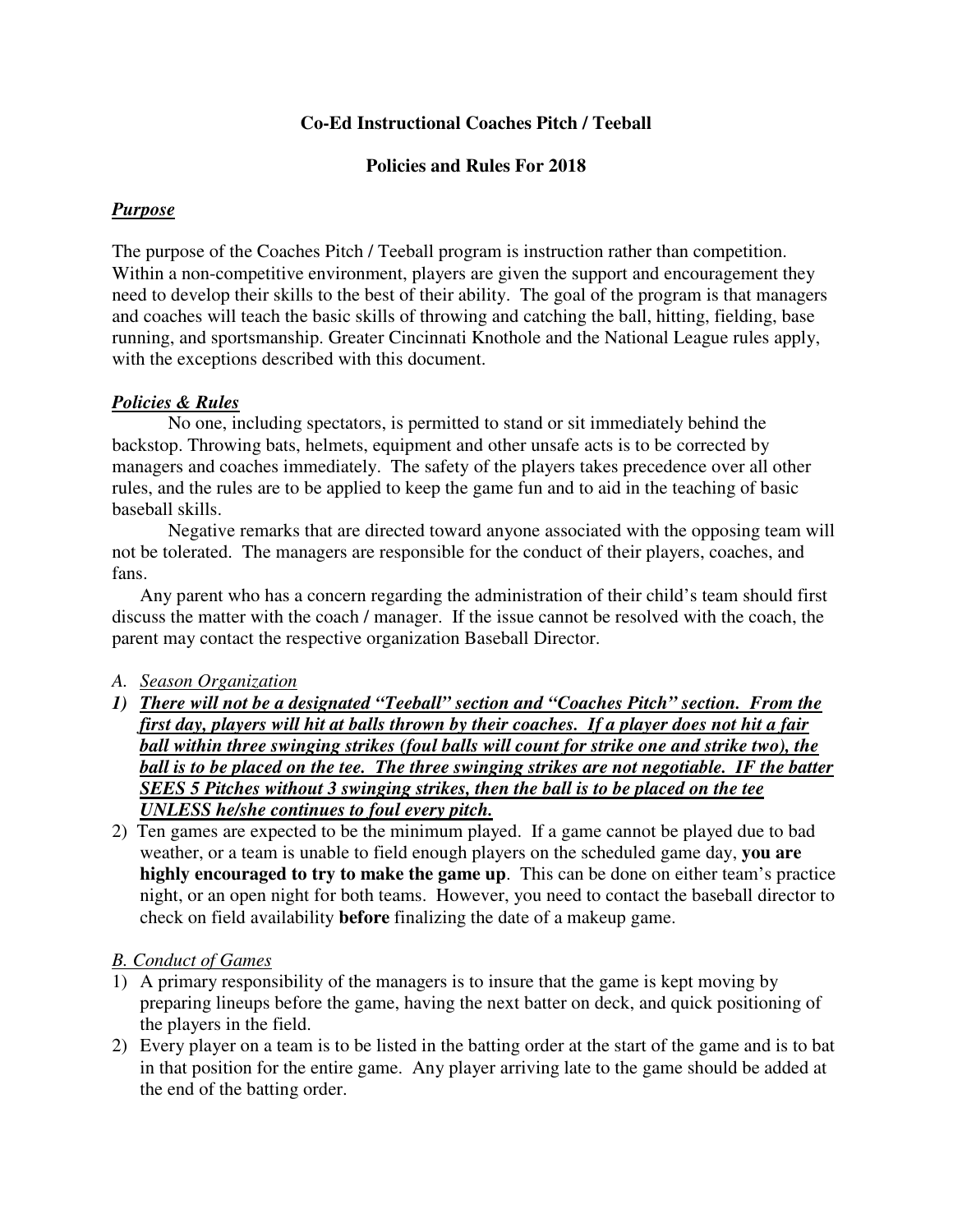- 3) After the first inning, players are to be substituted into the field each inning so that they play approximately the same amount over the course of the season. **No player is to sit out two consecutive innings, nor should a player play the same position more than one inning in a given game**. Unlimited substitutions are permitted.
- 4) Teams consist of nine to ten players in the playing field (pitcher, four to five infielders, and three outfielders are recommended, but it is up to the coach's discretion on where to place their players). Catchers are recommended. Pitcher should be positioned on the non-pull side of the coach who is pitching.
- 5) No scores or standings will be kept. Players are encouraged to do their best and have fun rather than win.
- 6) RIF balls (Reduced Injury Factor) must be used.

# *C. Length of Games*

- 1) A **maximum of 1 hour and 45 mins** is permitted per game, with no inning beginning after 1 hour and 30 minutes has elapsed. Coaches must plan ahead to insure that the maximum game length is not exceeded.
- 2) Games consist of up to four (4) innings, but can be shortened during the week when school is in session, or other time constraints.
- 3) During the first three innings of play, nine batters (unless the coaches can reach an agreement prior to the game) on each team bat during each inning regardless of the number of outs. When the ninth batter runs the bases, the nine players in the field are to **remain at their positions** until all of the remaining base runners have crossed home plate.
- 4) In the fourth inning, the game is concluded once everyone on each roster has batted once, without regard to the number of outs. When the last batter runs the bases, the nine players in the field are to **remain at their positions** until all of the remaining base runners have crossed home plate.

# *D. Play*

- 1) There will be **no** leading off, stealing bases, sliding, bunting, or stretching hits and / or errors into extra bases. Coaches should **immediately correct** players who engage in these actions.
- 2) Players may advance only when a ball is hit in fair territory. The ball must travel at least 10 feet when hit off the Tee (10 foot arc), there is no minimal distance for a hit pitched ball IN FAIR Territory.
- 3) The infield fly rule does not apply.
- 4) Outs are recorded when a player catches a fly ball or pop up, or fields a ground ball (in fair territory) and throws it to a player who steps on the appropriate base ahead of the runner, or tags the runner before he reaches the base. **Double plays are permitted**. An out is recorded for the final batter of each inning.
- 5) **During the first two games of the season only,** coaches may allow their players to stay on the base even if tagged as an out. This can be used to assist young players with their confidence and keep them from getting too discouraged early in their baseball experience. When a player is technically tagged out coaches need to make sure they communicate with the player why they are being allowed to stay on base. For example, "Today we will let you stay on base so you get an idea how to run fast around the bases but after next/this game if you are out you will have to go sit on the bench like the major leaguers do."—or something.